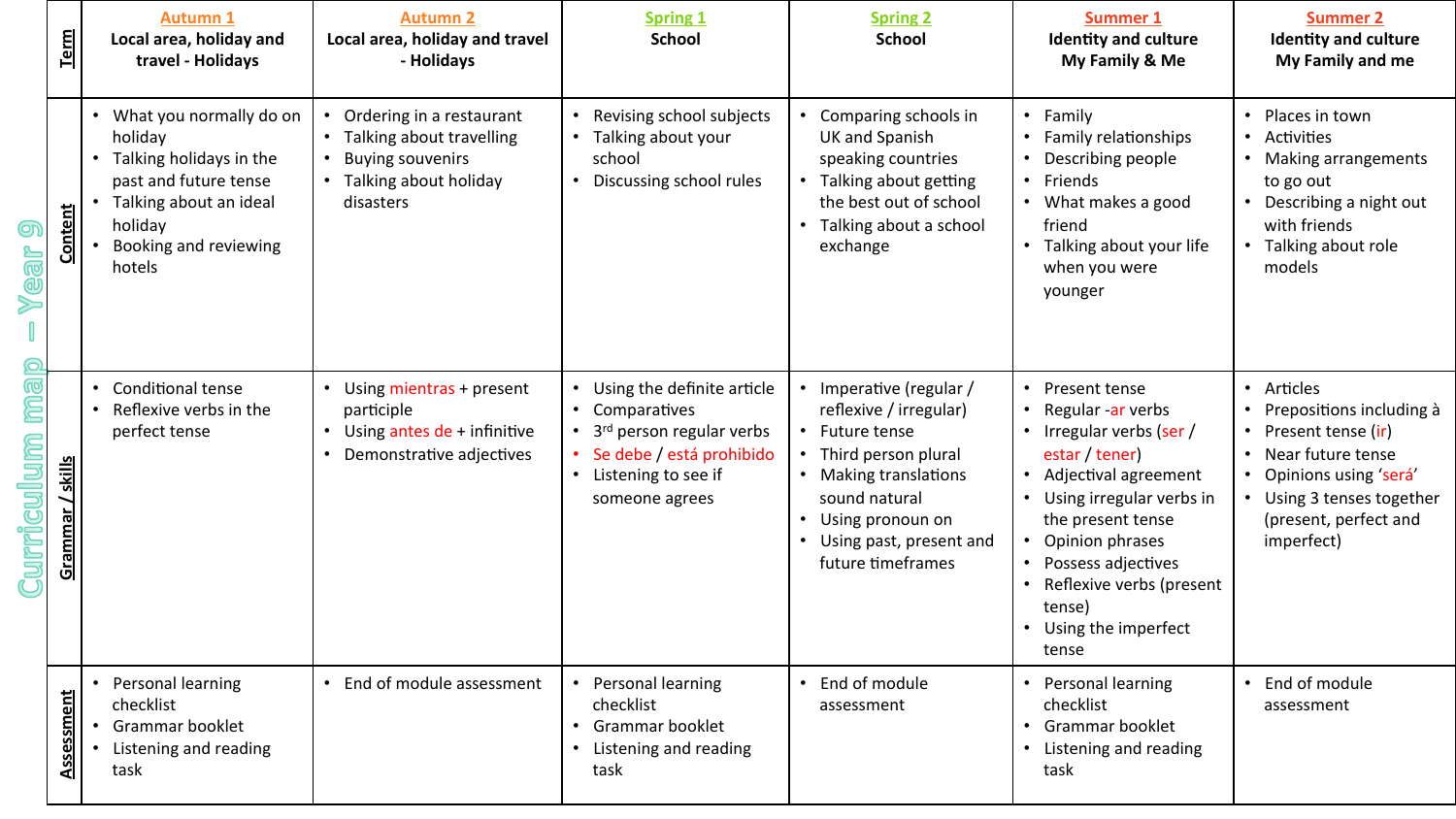|                                      | Term            | <b>Autumn 1</b><br>Local area, holiday and<br>travel - Where I live                                                                                                                                                                                                 | <b>Autumn 2</b><br>Local area, holiday and travel<br>- Where I live                                                                                                                                                                   | <b>Spring 1</b><br><b>Identity &amp; Culture - Daily</b><br><b>Life</b>                  | <b>Spring 2</b><br><b>Identity &amp; Culture - Daily</b><br>Life                                                          | Summer 1<br><b>Identity &amp; Culture -</b><br><b>Culture</b>                                                                                                                           | <b>Summer 2</b><br><b>Identity &amp; Culture -</b><br><b>Culture</b>                                                           |
|--------------------------------------|-----------------|---------------------------------------------------------------------------------------------------------------------------------------------------------------------------------------------------------------------------------------------------------------------|---------------------------------------------------------------------------------------------------------------------------------------------------------------------------------------------------------------------------------------|------------------------------------------------------------------------------------------|---------------------------------------------------------------------------------------------------------------------------|-----------------------------------------------------------------------------------------------------------------------------------------------------------------------------------------|--------------------------------------------------------------------------------------------------------------------------------|
| Q<br><u>ہے</u><br><b>Mear</b><br>KS4 | Content         | • Where you live, weather<br>and transport<br>• Describing a town and<br>asking the way<br>Describing a region<br>$\bullet$<br>Town, village or district<br>Travel and tourist<br>transactions                                                                      | Discussing what to see and<br>do<br>Discussing plans and<br>weather<br>Describing community<br>projects<br>Discussing a visit in the past<br>Problems in a town                                                                       | Revising sport and music<br>Revising technology<br>• Talking about life online           | Revising film and TV<br>• TV programmes<br>• Actors and films<br>Books and reading                                        | • Describing cultural life<br>• Discussing and<br>shopping for clothes<br>• Using polite language                                                                                       | • Food and meals<br>• Special occasions<br>involving food<br>• Family celebrations<br>• Describing festivals and<br>traditions |
| map<br>Curriculum                    | skills<br>Gramm | • Using different<br>prepositions to say 'in'<br>• Using hay plus the<br>negatives<br>Using the imperative<br>Using the pronoun alli<br>ahi<br>Using negatives $-$ not /<br>any / only / never / no-<br>one / neithernor<br>Listening for synonyms<br>and negatives | Asking questions (question<br>words)<br>Using the future tense<br>Using present, perfect and<br>future tenses altogether<br>Making speaking sound<br>more authentic<br>Using questions to help you<br>understand challenging<br>texts | Playing sports and music<br>• Desde + present tense                                      | • Synonyms of I love / I<br>am a fan of etc<br>• Imperfect tense<br>Using direct object<br>pronouns<br>Using superlatives | • Colour adjectives<br>Poner / llevar<br>$\bullet$<br>Subject and object<br>pronouns<br>• Modal verbs (poder /<br>deber)<br>• Asking questions using<br>formal and informal<br>pronouns | • Present tense (beber /<br>comer / tomar)<br>Se debe + infinitive<br>• Using acabar de<br>infinitive                          |
|                                      | Assessment      | Personal learning<br>checklist<br>Grammar booklet<br>Listening and reading<br>task                                                                                                                                                                                  | End of module assessment                                                                                                                                                                                                              | • Personal learning<br>checklist<br>• Grammar booklet<br>• Listening and reading<br>task | End of module<br>assessment                                                                                               | • End of module<br>assessment                                                                                                                                                           | • Personal learning<br>checklist<br>• Grammar booklet<br>• Listening and reading<br>task                                       |